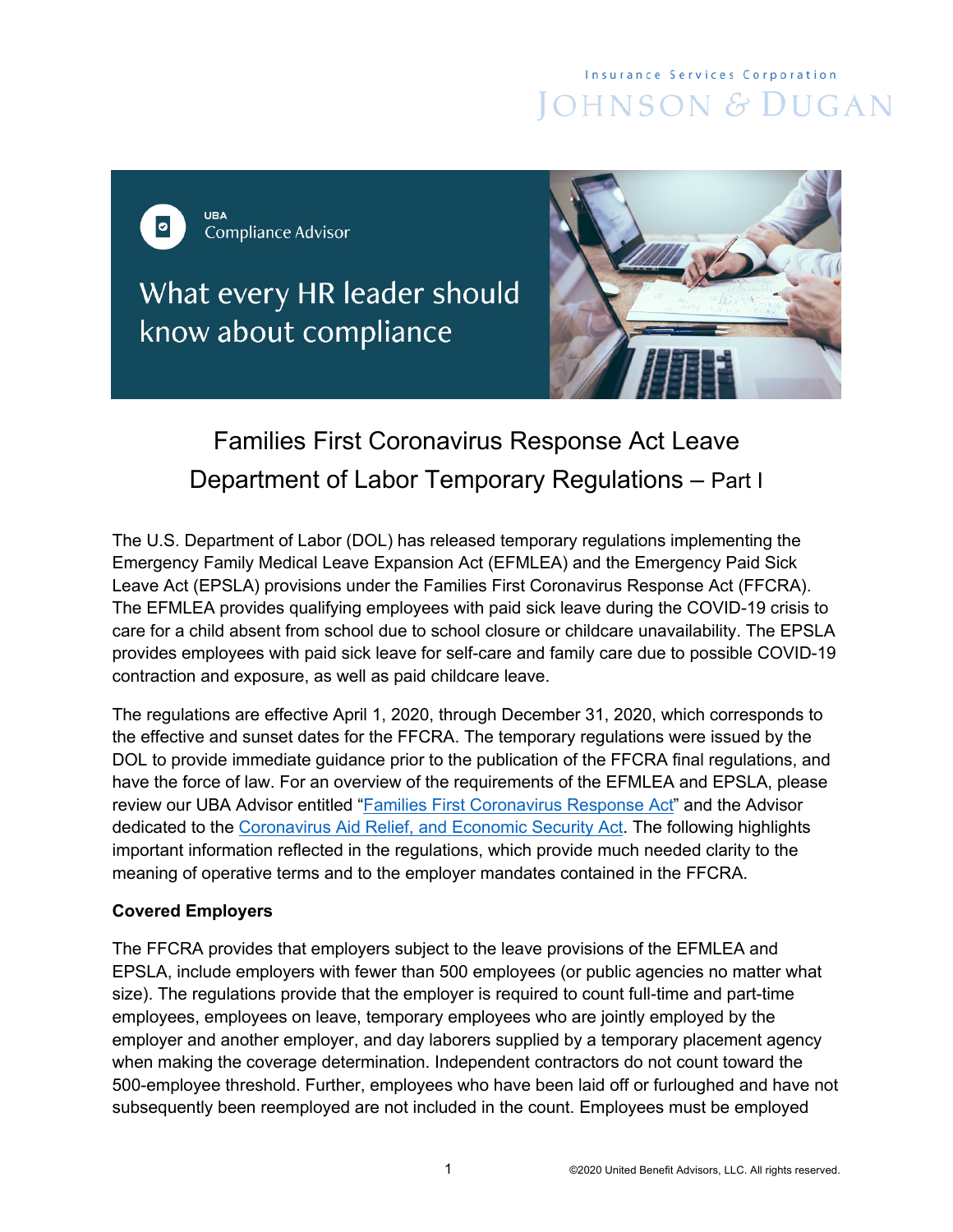

within the U.S., including U.S. territories, to be included in determining employer coverage under the FFCRA.

### **Small Employer Exemption**

Small employers with fewer than 50 employees may qualify for an exemption from the leave requirements for employees who need to care for a child absent from school due to school closure or childcare unavailability. In order to be exempt from the childcare leave requirements, one of the following circumstances must be present:

- 1. Leave would cause the small employer's expenses and financial obligations to exceed available business revenue and cause the small employer to cease operating at a minimal capacity.
- 2. The absence of the employee or employees requesting such leave would pose a substantial risk to the financial health or operational capacity of the small employer because of their specialized skills, knowledge of the business, or responsibilities.
- 3. The employer cannot find enough other workers who are able, willing, and qualified, and who will be available at the time and place needed, to perform the labor or services the employee or employees requesting leave provide, and these labor or services are needed for the employer to operate at a minimal capacity.

A small business claiming exemption for one of these reasons must meticulously document the basis of the decision by an authorized officer, and retain the information for at least four years. No application is required to be filed with the DOL.

#### **Compensating Teleworkers**

The regulations clarify that employees who are teleworking during the COVID-19 crisis must be compensated for all hours actually worked, including overtime, in accordance with the Fair Labor Standards Act (FLSA). Employees that are teleworking may be working flexible schedules (for example: 7:00 a.m. – 9:00 a.m., 12:30 p.m. – 3:00 p.m., and 7:00 pm. – 9:00 p.m. on weekdays). In cases where teleworkers have flexible schedules, they must be compensated for the hours actually worked, but not for the entire time from when they first started work to when they ended (in this example, the employee would be compensated for 7.5 hours, not 14 hours). A teleworker cannot be paid less while teleworking than the employee would otherwise receive when working at the business location.

#### **Intermittent Leave**

The regulations provide that employees may take intermittent child care leave during EFMLEA and EPSLA leave, if permitted by the employer. The employer and employee must also agree on the increments of time in which leave may be taken. The agreement, which is not required to be in writing, must be reflective of a clear and mutual understanding between the employer and employee as to the material terms of the arrangement. If an employee is teleworking, the employer can allow the employee to take intermittent leave in any agreed increment of time and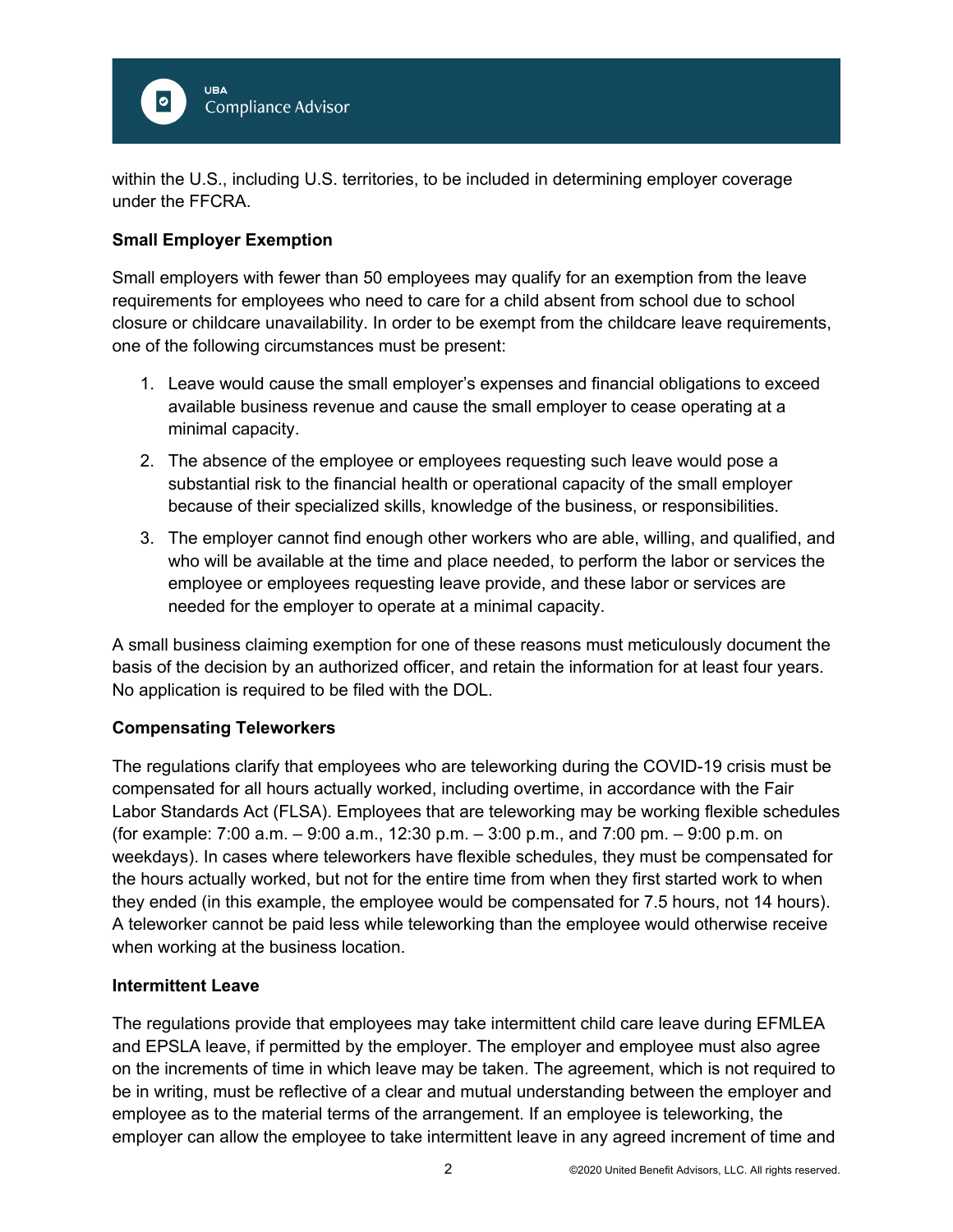

for any qualifying reason. Intermittent leave is not available for paid sick leave if the employee is reporting to the employer's worksite, and the employee's leave is related to self-care related to exposure to or contraction of COVID-19.

#### **Reasons for Paid EPSLA Leave**

Although the FFCRA statute contained clear language regarding the eligibility requirements for paid sick leave, there was still a lack of substance surrounding the qualifying reasons for leave and any possible special circumstances and exceptions to an employer's obligation to provide paid leave. For example, the regulations confirm than an individual cannot take paid sick leave if the employer has no work for them to perform. In addition, the regulations provide other much needed clarity regarding the conditions under which an employee is entitled to paid sick leave.

The first qualifying reason for leave is if the employee is unable to work because he or she is subject to a federal, state, or local COVID-19 quarantine or isolation order (includes a broad range of governmental orders such as shelter in place, stay at home, and quarantine). An employee that is subject to one of these orders will not be eligible for paid sick leave if the employer does not have work for the employee to perform, because the employee would be unable to work even if he or she were not required to comply with the quarantine or isolation order.

- "Coffee Shop" Example: If a coffee shop has temporarily closed due to lack of business as a result of COVID-19, a coffee shop employee would not be entitled to leave because the employee would not be able to work even if the employee was not required to stay home. An individual that is not eligible for paid sick leave under these facts may be eligible for unemployment insurance.
- Teleworkers: An employee that is able to telework cannot take emergency paid sick leave if 1) the employer has work for the employee to perform, 2) the employer permits the employee to perform that work from the location where the employee is being quarantined or isolated, 3) there are no extenuating circumstances that prevent the employee from performing that work. An example would be an employee teleworking from home due to a stay-at-home order. An extenuating circumstance that could cause this employee to be eligible for paid sick leave is a power outage that prevents the employee from being able to telework.

The second qualifying reason for leave is if the employee is unable to work because he or she has been advised by a health care provider to self-quarantine for a COVID-19 reason. Advice to self-quarantine must be based on the health care provider's belief that the employee has COVID-19, may have COVID-19, or is particularly vulnerable to COVID-19. Self-quarantining must prevent the employee from working. See the above elements to determine if an employee can telework.

The third qualifying reason for leave is if the employee is experiencing symptoms of COVID-19 and seeking a medical diagnosis. Symptoms that could trigger this leave include fever, dry cough, shortness of breath, or other [COVID-19 symptoms](https://www.cdc.gov/coronavirus/2019-ncov/symptoms-testing/symptoms.html) identified by the U.S. Centers for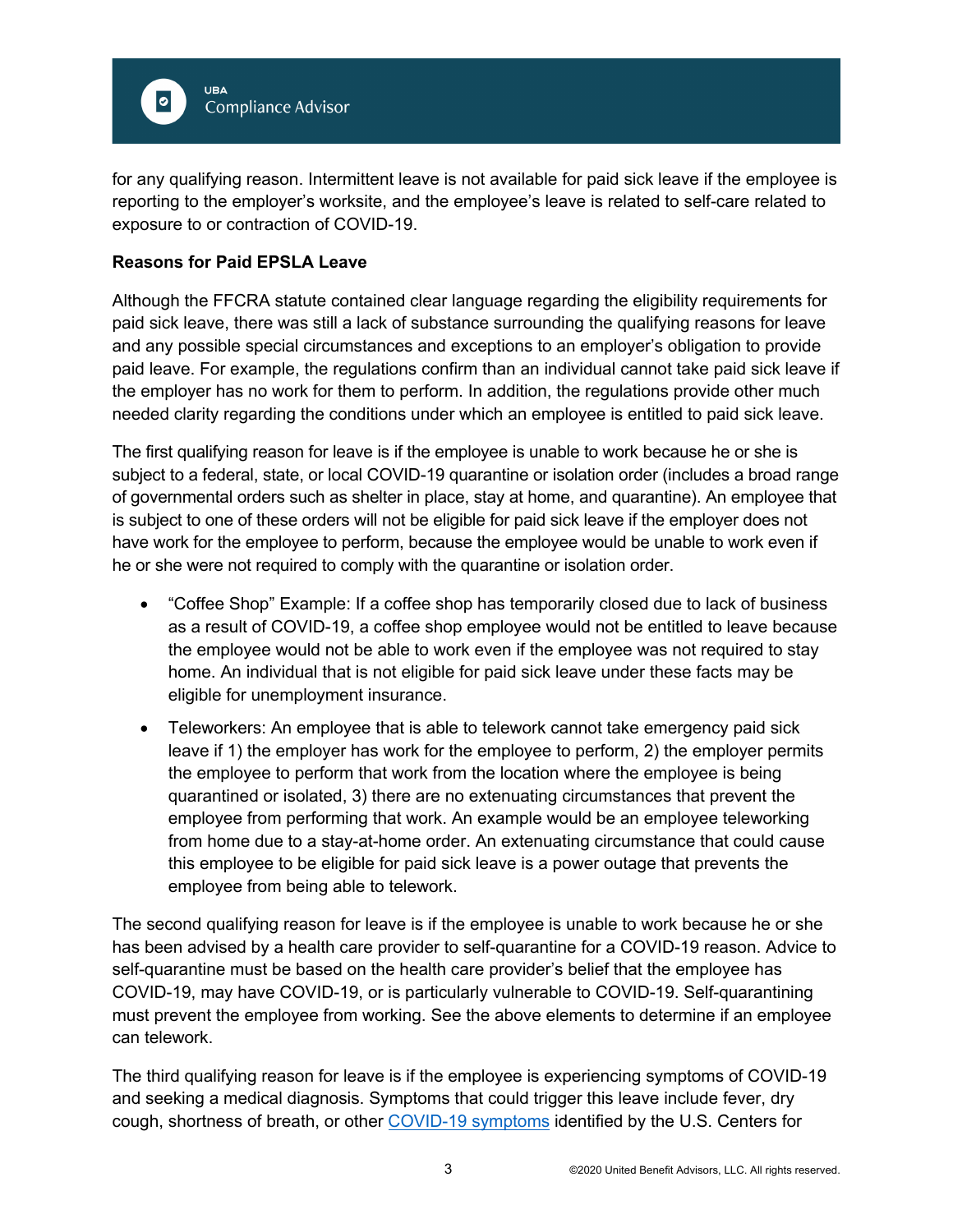

Disease Control and Prevention (CDC). Emergency paid sick leave for this reason must be limited to the time the employee is unable to work because he or she is taking steps to obtain a medical diagnosis (such as, time spent making, waiting for, or attending an appointment for a test for COVID-19). An employee cannot take paid sick leave to self-quarantine without seeking a medical diagnosis.

An employee that is waiting for testing results cannot take paid sick leave if 1) the employer has work for the employee to perform, 2) the employer permits the employee to perform that work from the location where the employee is waiting, and 3) there are no extenuating circumstances, such as serious COVID-19 symptoms, that may prevent the employee from performing that work. An employee can take paid sick leave while waiting for a test result if he or she is unable to telework and can continue to take leave after testing positive for COVID-19, regardless of their symptoms if a health care provider advises the employee to self-quarantine.

The fourth qualifying reason for leave is if the employee is unable to work because he or she needs to care for an individual who is either subject to a federal, state, or local quarantine or isolation order; or has been advised by a health care provider to self-quarantine due to concerns related to COVID-19. An employee caring for an individual cannot take paid sick leave if the employer does not have work for the employee to perform. The individual being cared for must be an immediate family member, roommate, or a similar person with whom the employee has a relationship that creates an expectation that the employee would care for this person.

The fifth qualifying reason for leave is if the employee is unable to work because the employee needs to care for his or her son or daughter if the child's school or place of care has closed or the child care provider is unavailable due to COVID-19 related reasons. An employee cannot take paid sick leave if the employer does not have work for the employee. If another individual, such as a co-parent, co-guardian, or usual child care provider, is available to care for the child, paid sick leave cannot be taken.

The sixth qualifying reason for leave is if the employee is unable to work because the employee is experiencing any other substantially similar condition specified by the Secretary of Health and Human Services in consultation with the Secretary of the Treasury and the Secretary of Labor.

#### **Full-Time and Part-Time Employees**

Under the regulations, the DOL defines a full-time employee as an employee who works at least 40 hours each work week. The regulations further clarify the calculation of hours when the parttime employee's hours vary from week to week. The DOL has indicated that employers can use 14 times the number of hours that the employee was scheduled to work per calendar day (including hours for which the employee took leave of any type), averaged over the six-month period preceding the leave (in order to calculate the two weeks of paid sick leave).

An employer may also use two times the number of hours that an employee was scheduled to work per week, averaged over the six-month period. If the part-time employee has been employed for fewer than six months, the employee is entitled to 14 times the expected number